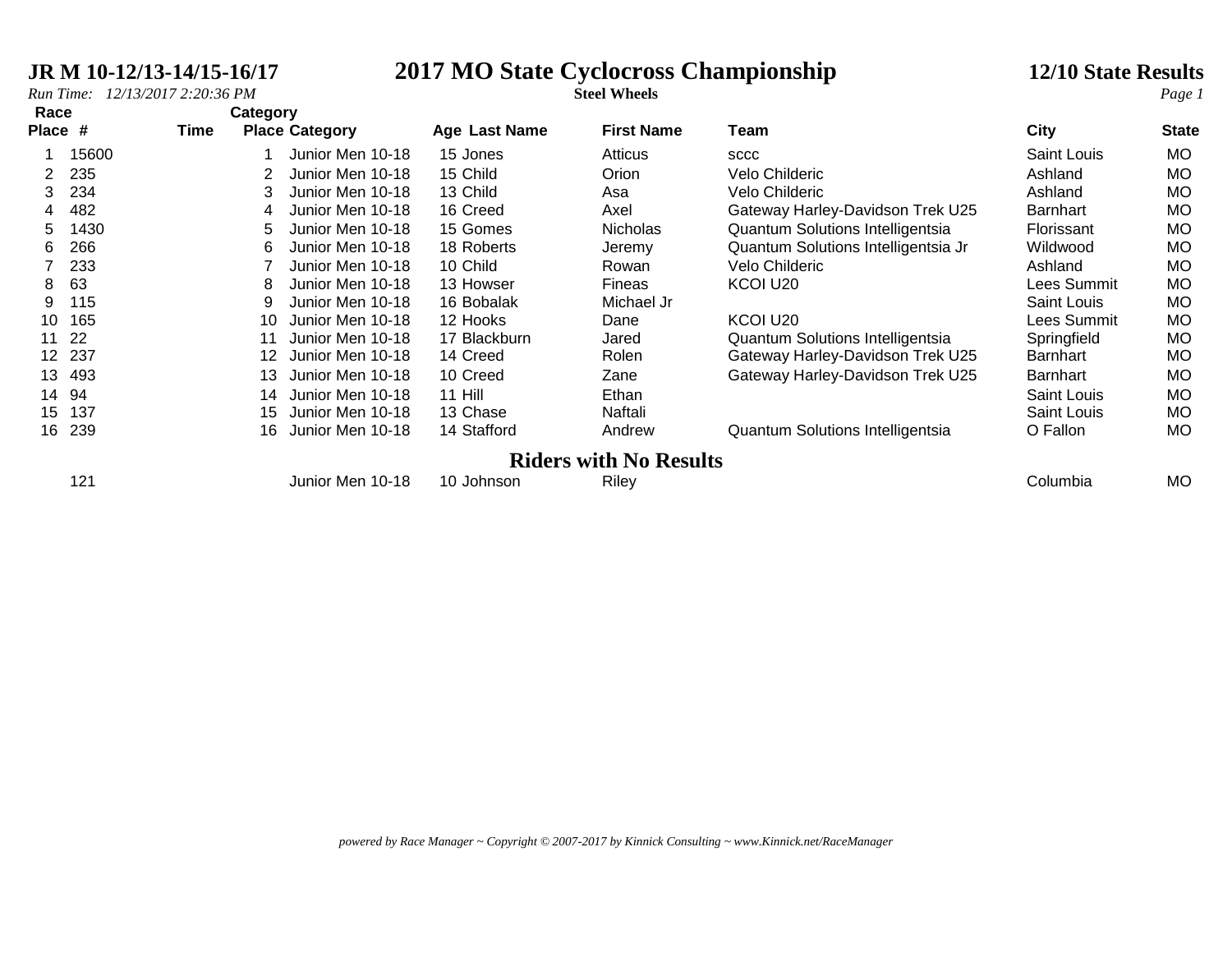| JR W 10-12/13-14/15-16/17       |                                                       | 2017 MO State Cyclocross Championship |                              |                                                 |                    | <b>12/10 State Results</b> |
|---------------------------------|-------------------------------------------------------|---------------------------------------|------------------------------|-------------------------------------------------|--------------------|----------------------------|
| Run Time: 12/13/2017 2:20:36 PM |                                                       |                                       | <b>Steel Wheels</b>          |                                                 |                    | Page 1                     |
| Race<br>Time<br>Place #<br>1460 | Categorv<br><b>Place Category</b><br>Junior Women 10- | <b>Age Last Name</b><br>17 Gomes      | <b>First Name</b><br>Melissa | Геаm<br><b>Quantum Solutions Intelligentsia</b> | City<br>Florissant | <b>State</b><br>MC         |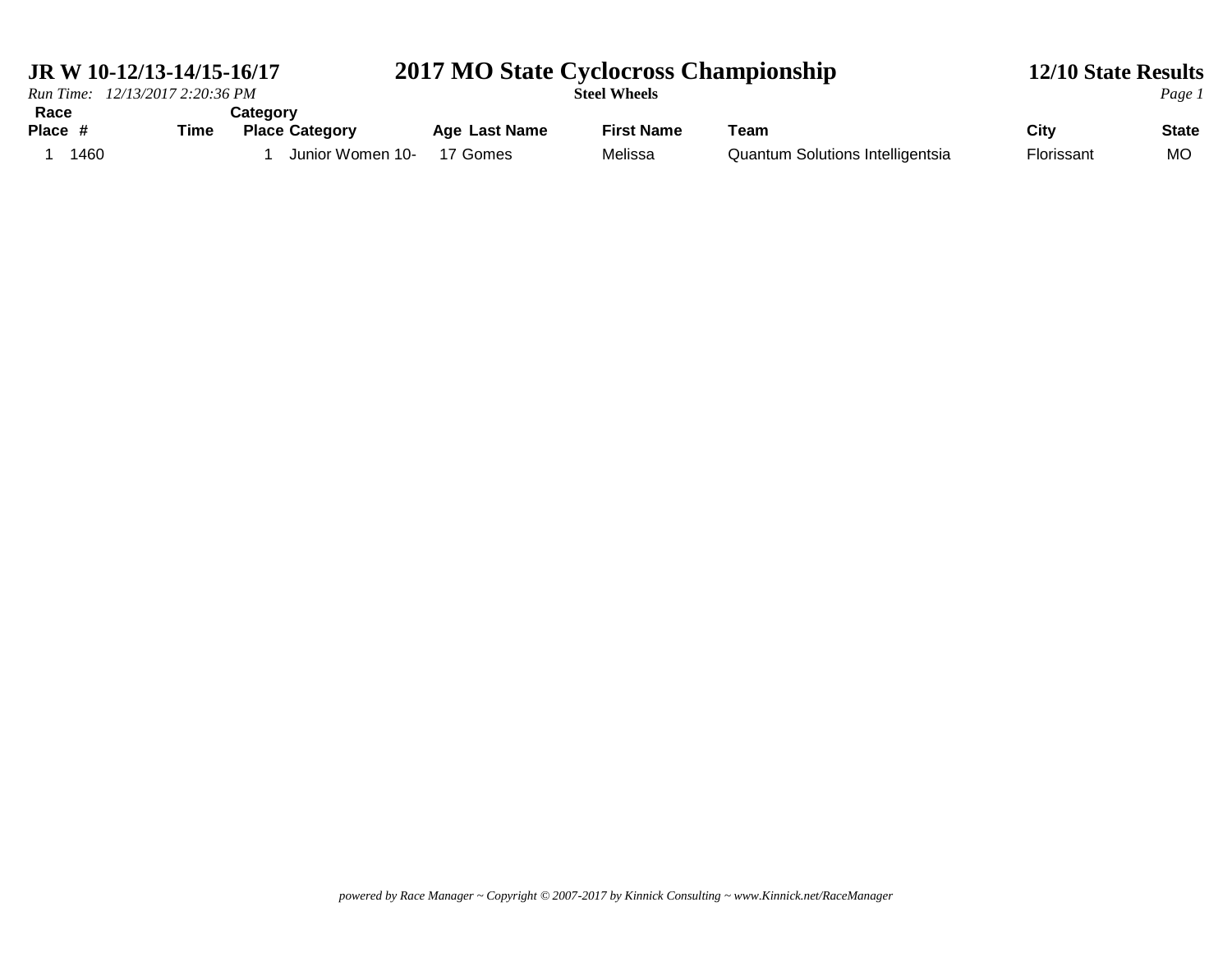### **Single Speed 2017 MO State Cyclocross Championship 12/10 State Results**

| Race            |        |      | <b>Category</b> |                         |                      |                   |                                  |                    |              |
|-----------------|--------|------|-----------------|-------------------------|----------------------|-------------------|----------------------------------|--------------------|--------------|
| Place #         |        | Time |                 | <b>Place Category</b>   | <b>Age Last Name</b> | <b>First Name</b> | Team                             | City               | <b>State</b> |
|                 | 134    |      |                 | Single Speed            | 50 Nishimura         | Douglas           |                                  | Ellisville         | MO.          |
|                 | 284    |      |                 | Single Speed            | 26 Fratinardo        | John              | Dogfish/Team Noah                | <b>Saint Louis</b> | МO           |
|                 | 3 3570 |      |                 | Single Speed            | 31 Petty             | Andrew            | The Cannonball-Hub Racing Team   | <b>Saint Louis</b> | МO           |
| 4 87            |        |      | 4               | Single Speed            | 44 Smith             | David             | The Cannonball-Hub Racing Team   | St Louis           | МO           |
| <b>DNF 1020</b> |        |      |                 | <b>DNF Single Speed</b> | 34 Clark             | Devin             | Pastaria - Big Shark Racing Team | St. Louis          | MO           |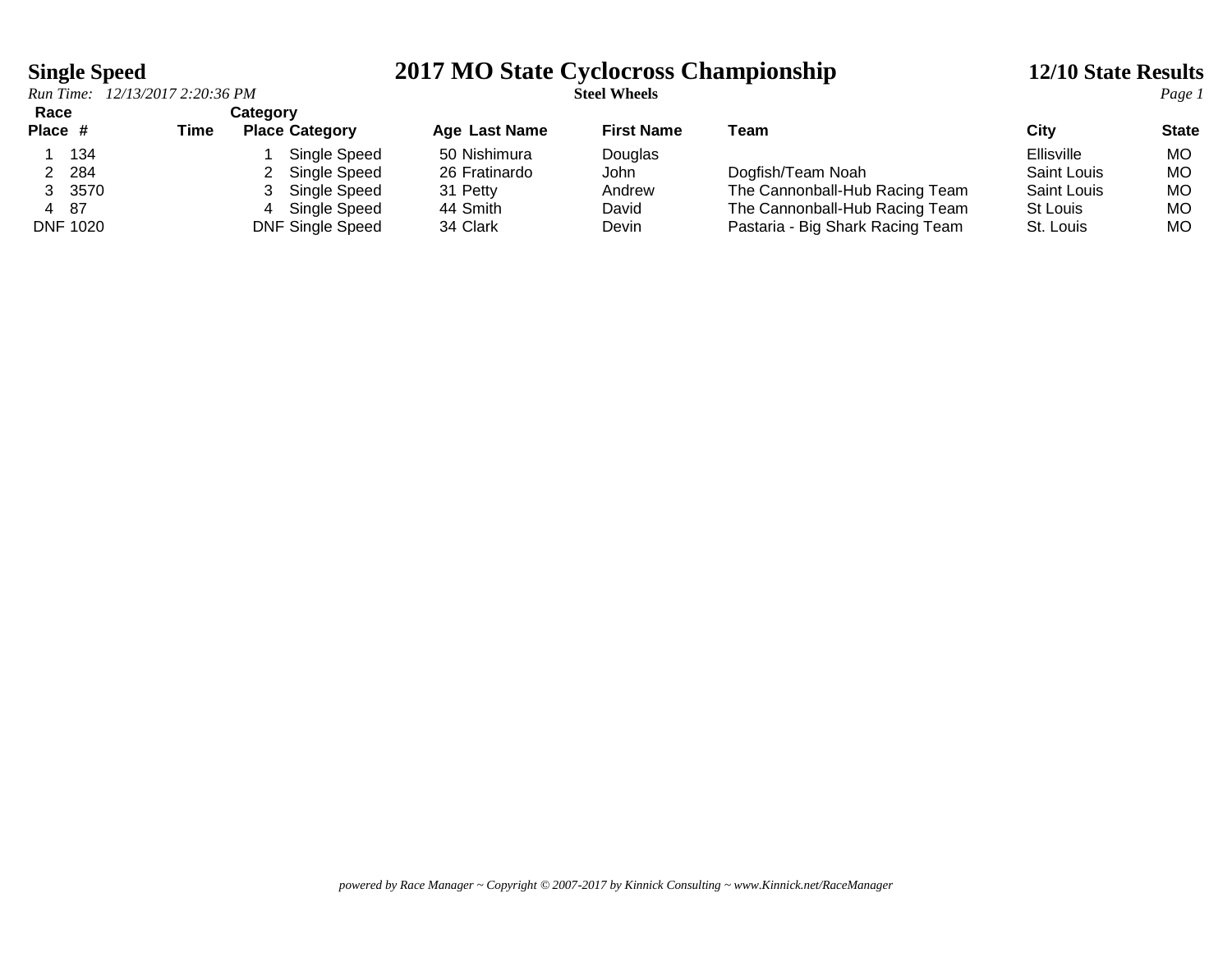### **Women 1/2/3 2017 MO State Cyclocross Championship 12/10 State Results**

| Race    |       |      | <b>Category</b>              |                      |                   |                                  |                      |              |
|---------|-------|------|------------------------------|----------------------|-------------------|----------------------------------|----------------------|--------------|
| Place # |       | Time | <b>Place Category</b>        | <b>Age Last Name</b> | <b>First Name</b> | Team                             | Citv                 | <b>State</b> |
|         | 132   |      | Women 1/2/3                  | 27 Nuss              | Raylyn            | Maplewood Bicycle                | Lake Saint Louis     | MO.          |
|         | 2 346 |      | Women 1/2/3                  | 33 Szefi             | Sarah             | <b>PSIMET Racing</b>             | St. Louis            | MO.          |
|         | 3 214 |      | Women 1/2/3                  | 19 TESCHKE           | Annika            | Lindenwood University            | <b>Saint Charles</b> | MO           |
|         | 4 244 |      | Women $1/2/3$<br>4           | 33 Schwartz          | Annie             | Dogfish/Team Noah                | Saint Louis          | MO           |
|         | 5 297 |      | Women 1/2/3<br>$\mathcal{L}$ | 34 McClintock        | Amv               | Pastaria - Big Shark Racing Team | St. Louis            | MO.          |
|         | 6 219 |      | Women 1/2/3<br>6.            | 23 Dukeman           | ∟eigh             | Lindenwood University            | <b>Saint Charles</b> | <b>MO</b>    |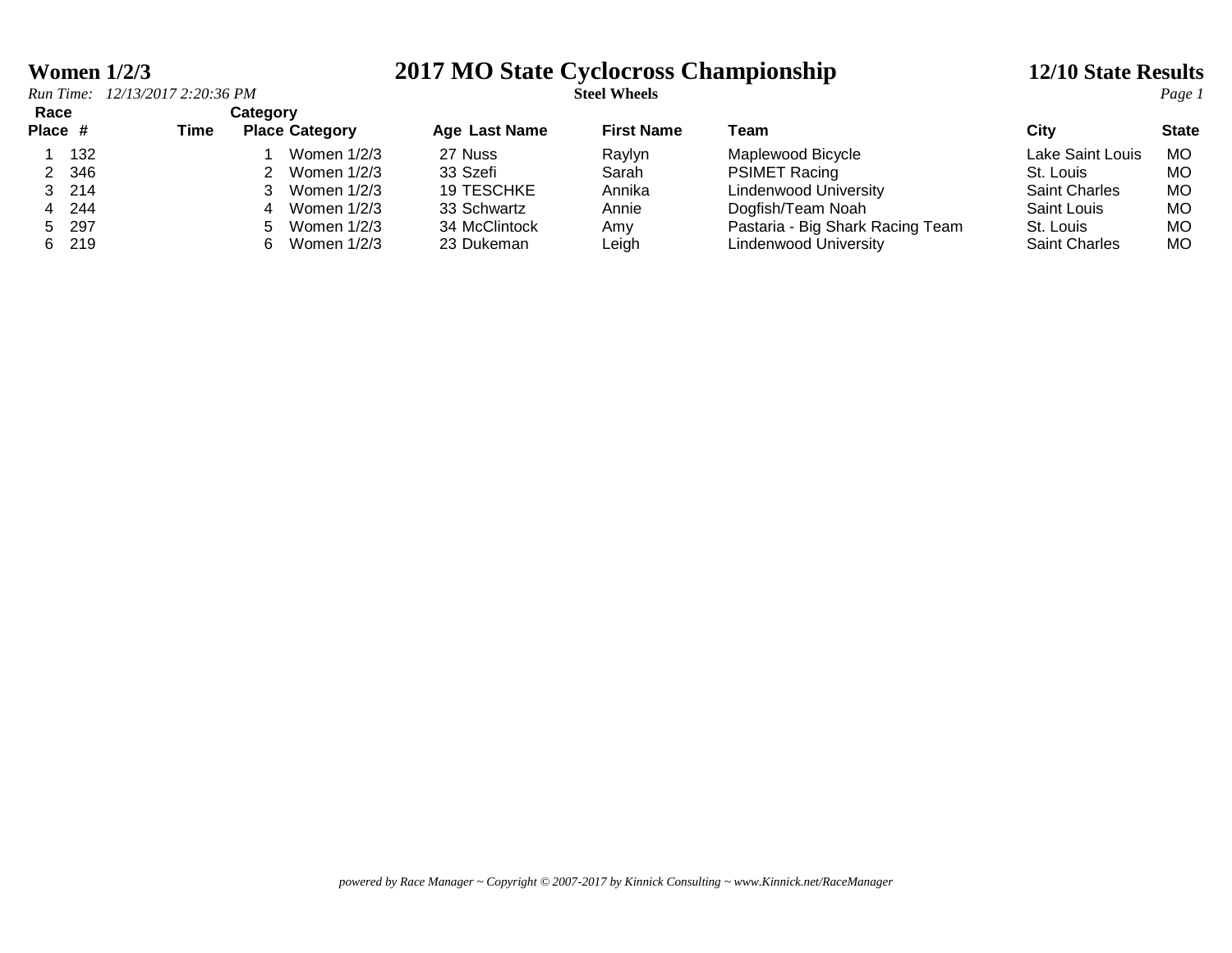# **Women Masters 40+**<br> *Run Time:* 12/13/2017 2:20:36 PM<br> **2017 MO State Cyclocross Championship 12/10 State Results**<br> *Page 1*

| Race    |       |      | Categorv              |               |                   |                                  |             |              |
|---------|-------|------|-----------------------|---------------|-------------------|----------------------------------|-------------|--------------|
| Place # |       | Time | <b>Place Category</b> | Age Last Name | <b>First Name</b> | Team                             | City        | <b>State</b> |
|         | 299   |      | Women Masters         | 51 Siegel     | Britta            |                                  | Saint Louis | MO.          |
|         | 148   |      | Women Masters         | 42 Green      | Alyson            | Women's Free State Racing        | Lees Summit | МO           |
|         | 1270  |      | Women Masters         | 44 Shepard    | <b>Beth</b>       | Walt's Bike Shop / Logboat       | Columbia    | МO           |
|         | 4 467 |      | Women Masters<br>Δ    | 40 Van Hook   | Katie             | Pastaria - Big Shark Racing Team | Saint Louis | МO           |
| 5 81    |       |      | Women Masters         | 50 Cover      | Holly             |                                  | St. Louis   | <b>MO</b>    |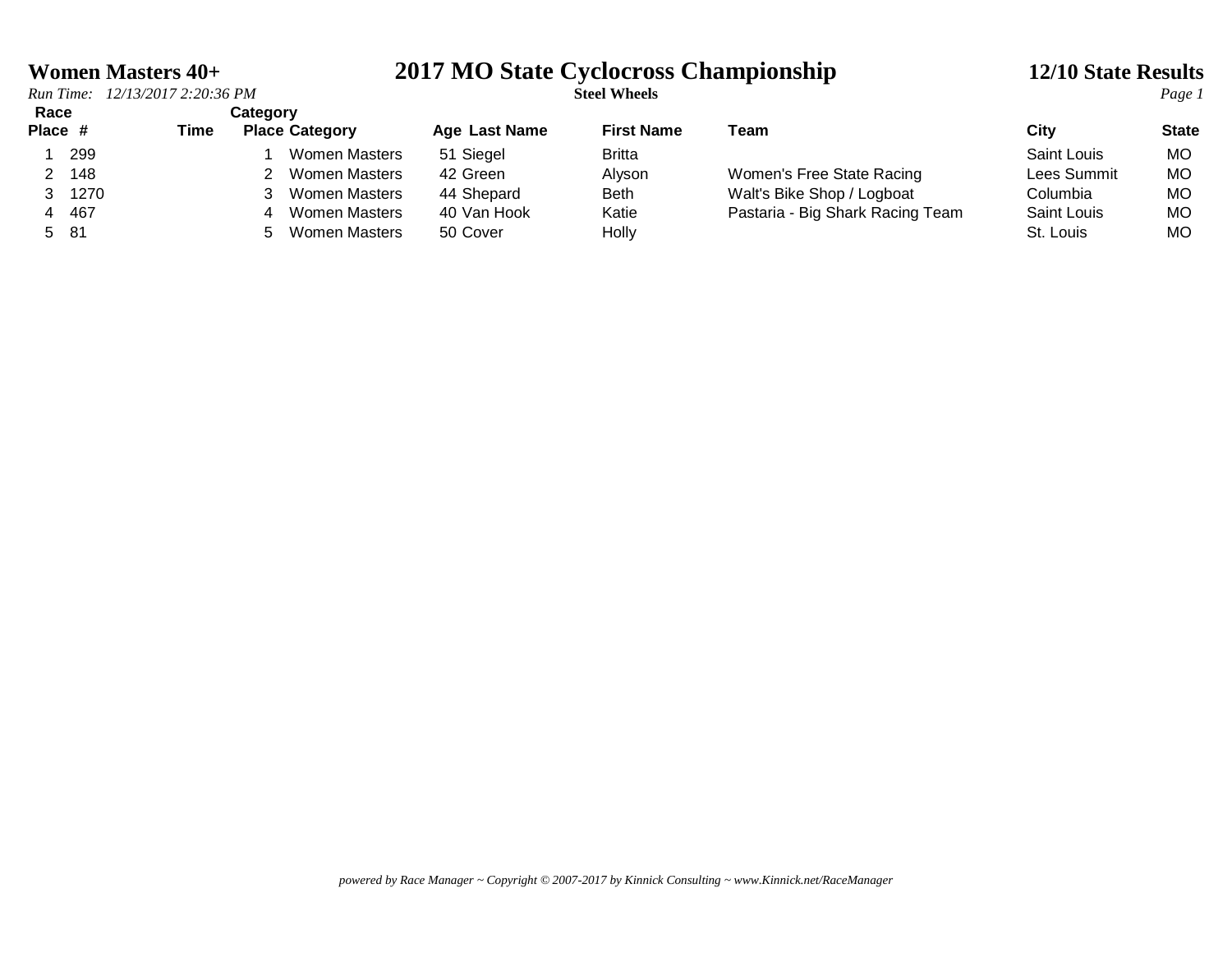### **Women 4/5 2017 MO State Cyclocross Championship 12/10 State Results**

| Race |         |      | Category              |               |                   |                                       |                         |              |
|------|---------|------|-----------------------|---------------|-------------------|---------------------------------------|-------------------------|--------------|
|      | Place # | Time | <b>Place Category</b> | Age Last Name | <b>First Name</b> | Team                                  | Citv                    | <b>State</b> |
|      | 277     |      | Women 4/5             | 34 Cushard    | Courtnev          |                                       | St. Louis               | МO           |
|      | 126     |      | Women 4/5             | 34 Triplett   | Annette           | Walt\'s Bike Shop/Logboat Brewing Co. | Columbia                | МO           |
|      | 379     |      | Women 4/5             | 30 Gulseth    | Sarah             | Maplewood Bicycle RMHC                | <b>Richmond Heights</b> | MO           |
|      | 146     |      | Women 4/5<br>4        | 17 Gomes      | Melissa           | Quantum Solutions Intelligentsia      | Florissant              | МO           |
|      | 5 247   |      | Women 4/5<br>$\sim$   | 50 Slosar     | Judy              | The Cyclery Racing Team               | Edwardsville            | IL           |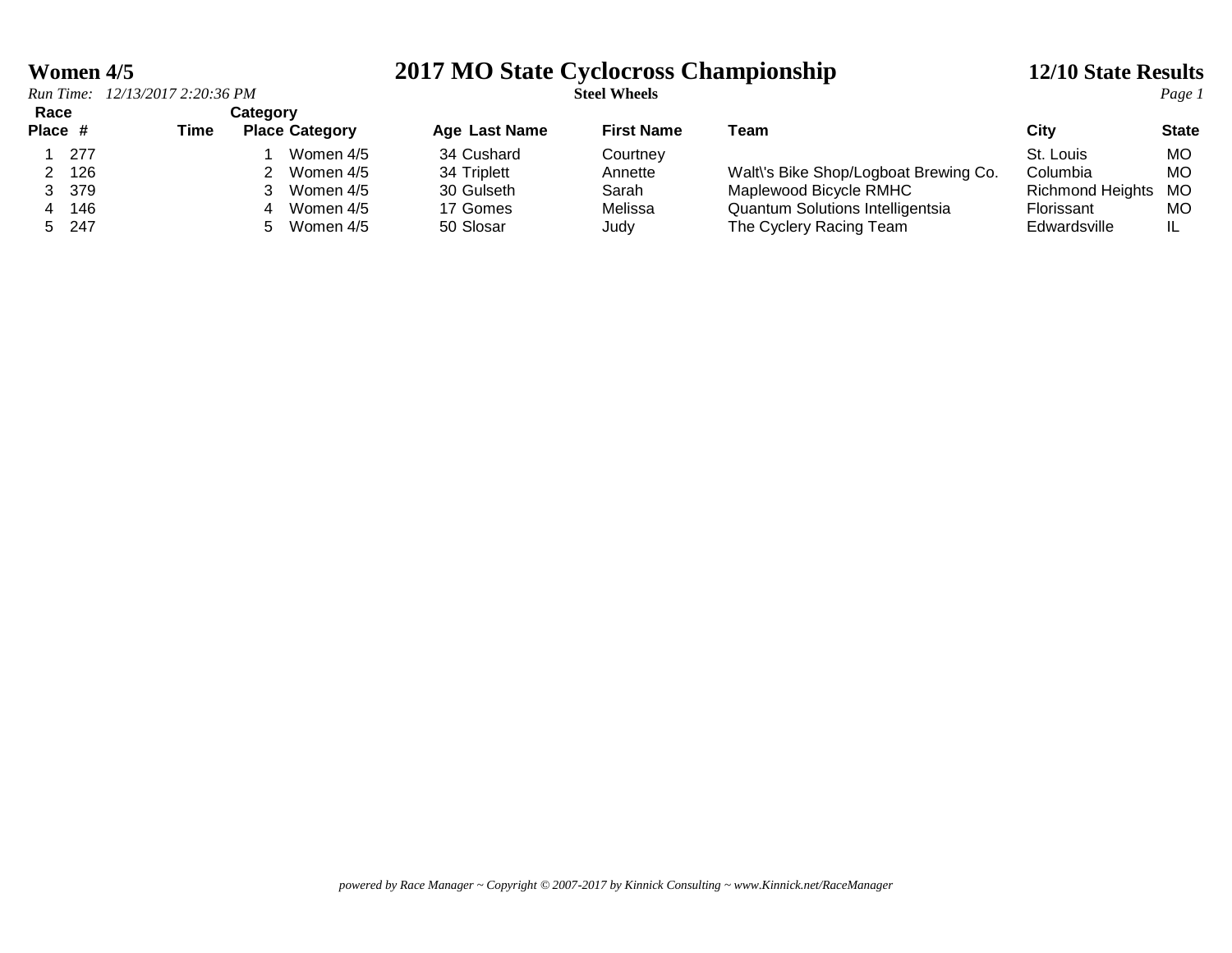### **Category 4/5 2017 MO State Cyclocross Championship 12**

|  | <b>2/10 State Results</b> |  |
|--|---------------------------|--|
|  |                           |  |

| Race              |      |      | Category          |                       |                      |                   |                                     |                       |              |
|-------------------|------|------|-------------------|-----------------------|----------------------|-------------------|-------------------------------------|-----------------------|--------------|
| Place #           |      | Time |                   | <b>Place Category</b> | <b>Age Last Name</b> | <b>First Name</b> | Team                                | <b>City</b>           | <b>State</b> |
|                   | 167  |      |                   | Category 4/5          | 36 Snow              | Carter            | Maplewood Bicycle St. Louis         | Saint Louis           | <b>MO</b>    |
| 2                 | 182  |      | 2                 | Category 4/5          | 26 Fratinardo        | John              | Dogfish/Team Noah                   | <b>Saint Louis</b>    | <b>MO</b>    |
| 3                 | 156  |      | 3                 | Category 4/5          | 15 Jones             | <b>Atticus</b>    | <b>SCCC</b>                         | <b>Saint Louis</b>    | <b>MO</b>    |
| 4                 | 2270 |      | 4                 | Category 4/5          | 37 Grace             | <b>Brian</b>      | <b>Big Tree Cycling</b>             | Columbia              | <b>MO</b>    |
| 5                 | 357  |      | 5                 | Category 4/5          | 31 Petty             | Andrew            | The Cannonball-Hub Racing Team      | <b>Saint Louis</b>    | <b>MO</b>    |
| 6                 | 159  |      | 6                 | Category 4/5          | 42 Bradshaw          | Jeremy            |                                     | Kirkwood              | <b>MO</b>    |
| $\overline{7}$    | 54   |      |                   | Category 4/5          | 36 Berla             | <b>Bert</b>       | Pastaria - Big Shark Racing         | <b>Saint Louis</b>    | <b>MO</b>    |
| 8                 | 365  |      | 8                 | Category 4/5          | 19 Marlow            | David             |                                     | <b>Ballwin</b>        | <b>MO</b>    |
| 9                 | 62   |      | 9                 | Category 4/5          | 36 Hicks             | Josh              | 360 Racing                          | Meadville             | <b>MO</b>    |
| 10                | 384  |      | 10                | Category 4/5          | 37 Fidler            | Ty                |                                     | Chesterfield          | <b>MO</b>    |
| 11                | 110  |      | 11                | Category 4/5          | 27 Duerson           | Wiley             |                                     | Maplewood             | <b>MO</b>    |
| $12 \overline{ }$ | 10   |      | $12 \overline{ }$ | Category 4/5          | 36 Link              | Michael           |                                     | Columbia              | <b>MO</b>    |
| 13                | 375  |      | 13                | Category 4/5          | 49 kessler           | matt              |                                     | Saint Louis           | <b>MO</b>    |
| 14                | 337  |      | 14                | Category 4/5          | 59 Braet             | Dana              | VeloForce                           | Saint Louis           | <b>MO</b>    |
| 15                | 84   |      | 15                | Category 4/5          | 20 Schnapp           | Joe               | <b>Lindenwood University</b>        | Saint Charles         | <b>MO</b>    |
| 16                | 367  |      | 16                | Category 4/5          | 54 Marlow            | Darin             | Pastaria - Big Shark Racing         | <b>Ballwin</b>        | <b>MO</b>    |
| 17                | 360  |      | 17                | Category 4/5          | 50 Monjauze          | Marc              | Cannonball-Hub Racing               | University City       | <b>MO</b>    |
| 18                | 220  |      | 18                | Category 4/5          | 34 Dunn              | Patrick           | Pastaria - Big Shark                | <b>Ballwin</b>        | <b>MO</b>    |
| 19                | 157  |      | 19                | Category 4/5          | 43 Collier           | Tom               |                                     | <b>Saint Louis</b>    | <b>MO</b>    |
| 20                | 399  |      | 20                | Category 4/5          | 43 Amos              | <b>Brandon</b>    |                                     | Fenton                | <b>MO</b>    |
| 21                | 143  |      | 21                | Category 4/5          | 15 Gomes             | <b>Nicholas</b>   | Quantum Solutions Intelligentsia    | Florissant            | <b>MO</b>    |
| 22                | 1395 |      | 22                | Category 4/5          | 51 Biundo            | Vito              | The Cannonball-Hub Racing Team      | <b>Webster Groves</b> | <b>MO</b>    |
| 23                | 479  |      | 23                | Category 4/5          | 60 Stevens           | Peter             | VeloForce                           | St. Louis             | <b>MO</b>    |
| 24                | 153  |      | 24                | Category 4/5          | 40 Kiel              | Ben               |                                     | Saint Louis           | <b>MO</b>    |
| 25                | 96   |      | 25                | Category 4/5          | 61 Heuring           | David             | Dogfish/Team Noah                   | Florissant            | <b>MO</b>    |
| 26                | 2660 |      | 26                | Category 4/5          | 18 Roberts           | Jeremy            | Quantum Solutions Intelligentsia Jr | Wildwood              | <b>MO</b>    |
| 27                | 141  |      | 27                | Category 4/5          | 50 Self              | Chip              |                                     | Chesterfield          | <b>MO</b>    |
| 28                | 390  |      | 28                | Category 4/5          | 48 chase             | matt              |                                     |                       |              |
| 29                | 4820 |      | 29                | Category 4/5          | 16 Creed             | Axel              | Gateway Harley-Davidson Trek U25    | <b>Barnhart</b>       | <b>MO</b>    |
| 30                | 202  |      | 30                | Category 4/5          | 61 Clervi            | Art               |                                     | Fulton                | <b>MO</b>    |
| 31                | 151  |      | 31                | Category 4/5          | 38 Scroggins         | Aaron             | Momentum Racing LLC - MO            | Marthasville          | <b>MO</b>    |
| 32                | 248  |      | 32                | Category 4/5          | 48 Roberts           | Christopher       |                                     | St Louis              | <b>MO</b>    |

*powered by Race Manager ~ Copyright © 2007-2017 by Kinnick Consulting ~ www.Kinnick.net/RaceManager*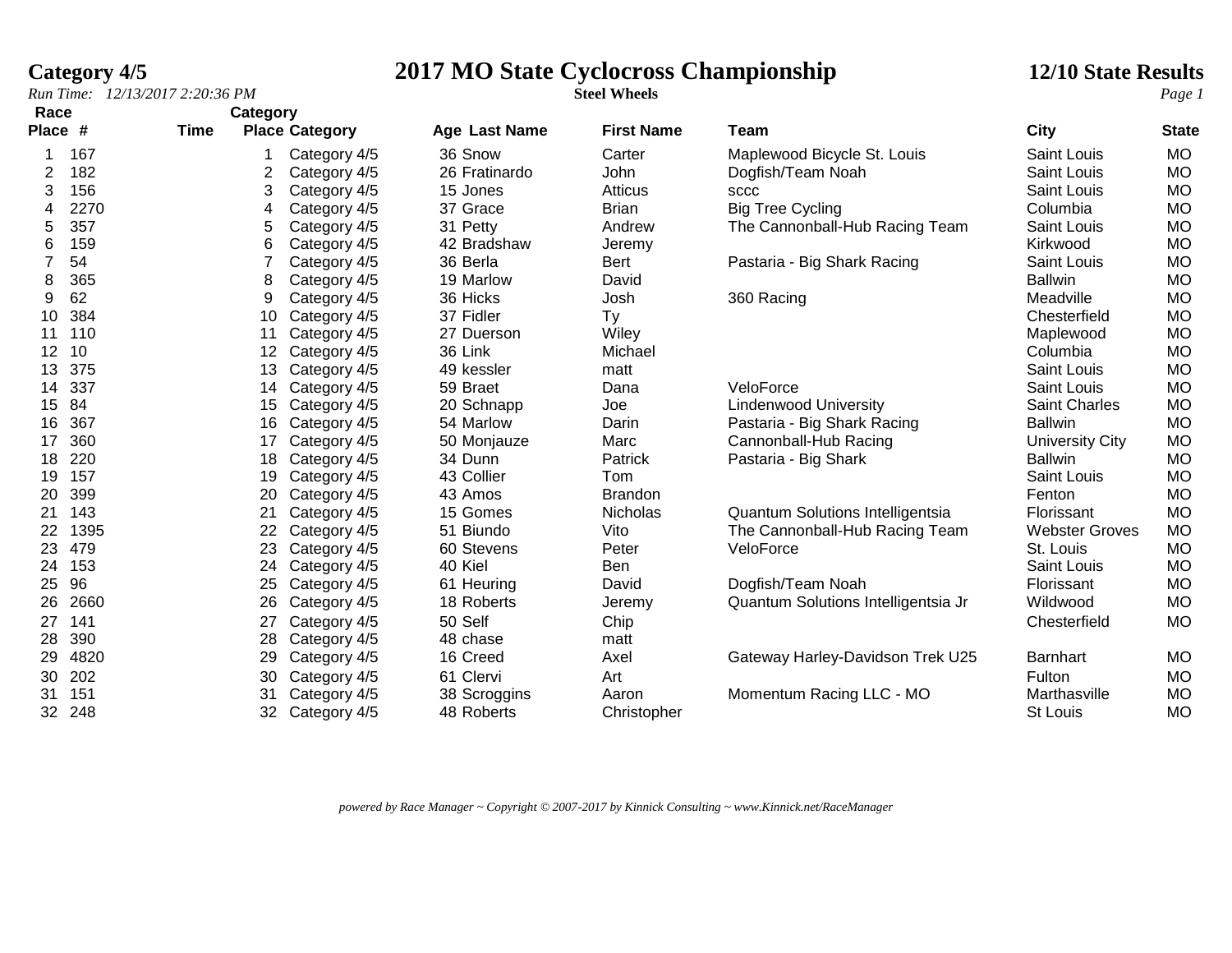**Race Category**

# **Category 3**<br> **2017 MO State Cyclocross Championship** 12/10 State Results<br> **2017 MO State Cyclocross Championship** 12/10 State Results<br> *Page 1*

| .<br>Place #  |      | Time | <b>Parago</b> ry | <b>Place Category</b> | Age Last Name | <b>First Name</b> | Team                                    | <b>City</b>             | <b>State</b> |
|---------------|------|------|------------------|-----------------------|---------------|-------------------|-----------------------------------------|-------------------------|--------------|
|               |      |      |                  |                       |               |                   |                                         |                         |              |
|               | 183  |      |                  | Category 3            | 20 Schoonover | Nathan            | Lindenwood University                   | Wentzville              | <b>MO</b>    |
|               | 394  |      |                  | Category 3            | 21 Borella    | lan               | Dogfish Elite Racing                    | Glendale                | <b>MO</b>    |
| 3.            | 170  |      | 3.               | Category 3            | 20 Gomes      | Austin            | <b>Lindenwood University</b>            | Florissant              | <b>MO</b>    |
| 4             | 186  |      | 4                | Category 3            | 49 Babcock    | Steve             | VeloForce                               | St Louis                | <b>MO</b>    |
| 5.            | 83   |      | 5.               | Category 3            | 33 Bockting   | Benjamin          | Walt's Bike Shop/Logboat Brewing Co.    | Fayette                 | <b>MO</b>    |
| 6.            | 2350 |      | 6                | Category 3            | 15 Child      | Orion             | Velo Childeric                          | Ashland                 | <b>MO</b>    |
|               | 246  |      |                  | Category 3            | 18 Slosar     | Jacob             | The Cyclery Racing Team                 | Edwardsville            | IL.          |
| 8             | 215  |      | 8                | Category 3            | 20 Colestock  | Jason             | <b>Lindenwood University</b>            | Minneapolis             | ΜN           |
| 9             | 152  |      | 9                | Category 3            | 50 Moore      | Samuel            | Metro East Cycling                      | Saint Louis             | <b>MO</b>    |
| 10            | 164  |      | 10               | Category 3            | 39 Bell       | Jonathan          |                                         | <b>Saint Louis</b>      | <b>MO</b>    |
| 11            | 169  |      | 11               | Category 3            | 36 Gatto      | Vince             | <b>Big Shark</b>                        | University City         | <b>MO</b>    |
| 12            | 207  |      | 12               | Category 3            | 28 Anderson   | Cody              | Momentum Racing                         | <b>Bonne Terre</b>      | <b>MO</b>    |
| 13            | 250  |      | 13               | Category 3            | 36 Langworthy | Jonathan          |                                         | Columbia                | <b>MO</b>    |
| 14            | 380  |      | 14.              | Category 3            | 40 Gulseth    | Luther            | Maplewood Bicycle RMHC                  | <b>Richmond Heights</b> | <b>MO</b>    |
| 15            | 373  |      | 15               | Category 3            | 47 Koscielski | Dennis            |                                         | Saint Louis             | <b>MO</b>    |
| 16.           | 174  |      | 16               | Category 3            | 53 Olsen      | Gregory           | Pastaria - Big Shark Racing Team        | Saint Louis             | <b>MO</b>    |
| 17            | 249  |      | 17               | Category 3            | 49 Weiss      | Michael           | Pastaria - Big Shark Racing Team        | Saint Louis             | <b>MO</b>    |
| 18            | 238  |      | 18.              | Category 3            | 47 Creed      | Chris             | Gateway Harley-Davidson Trek U25        | Barnhart                | <b>MO</b>    |
| <b>DNF 68</b> |      |      |                  | DNF Category 3        | 37 Hand       | <b>Nick</b>       | <b>Quantum Solutions Intelligentsia</b> | Clayton                 | <b>MO</b>    |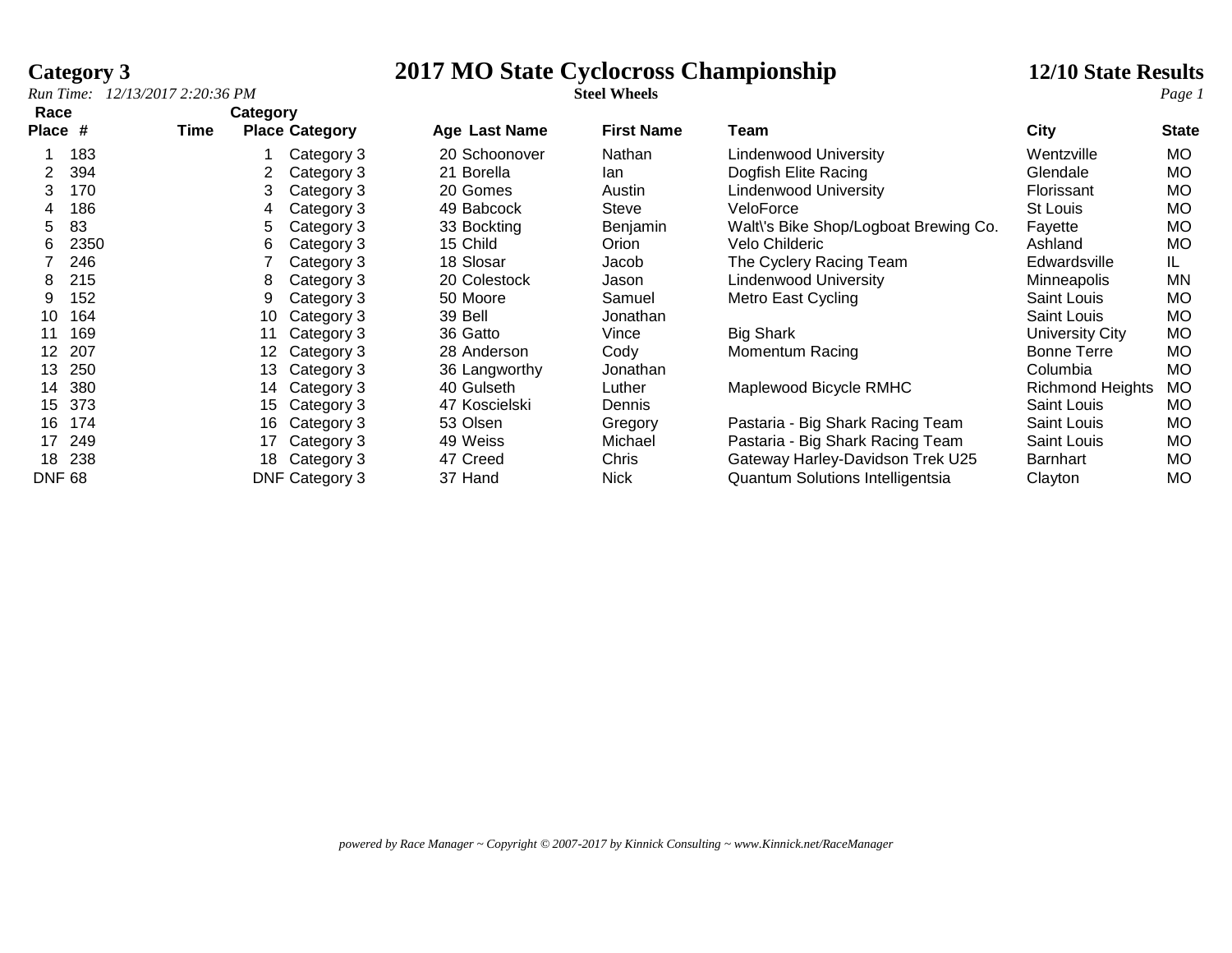## **Category 1/2 2017 MO State Cyclocross Championship 12/10 State Results**

|                 |       | Run Time: 12/13/2017 2:20:36 PM |          |                       |                      | <b>Steel Wheels</b> |                                    |                      | Page 1       |
|-----------------|-------|---------------------------------|----------|-----------------------|----------------------|---------------------|------------------------------------|----------------------|--------------|
| Race<br>Place # |       | Time                            | Category | <b>Place Category</b> | <b>Age Last Name</b> | <b>First Name</b>   | Team                               | City                 | <b>State</b> |
|                 | 275   |                                 |          | Category 1/2          | 50 harre             | chris               | Michelob Ultra/Big Shark Racing    | St. Louis            | MO.          |
|                 | 288   |                                 |          | Category 1/2          | 42 Johnson           | Joshua              | Pastaria-Big Shark Racing          | Columbia             | MO.          |
|                 | 102   |                                 |          | Category 1/2          | 34 Clark             | Devin               | Pastaria - Big Shark Racing Team   | St. Louis            | MO           |
|                 | 4 184 |                                 |          | Category 1/2          | 29 Grman             | Alex                |                                    | Saint Louis          | MO.          |
|                 | 5 280 |                                 | 5.       | Category 1/2          | 23 Hartig            | Evan                | Lindenwood                         | St. Charles          | MO           |
| 6.              | 189   |                                 | 6.       | Category 1/2          | 20 Bird              | Justin              | Lindenwood University              | <b>Saint Charles</b> | MO.          |
|                 | 287   |                                 |          | Category 1/2          | 47 Morgan            | Michael             | Big Tree Cycling                   | Columbia             | МO           |
| 8               | 129   |                                 | 8        | Category 1/2          | 38 Simonson          | Lawrence            | Walt's Bike Shop / Logboat Brewing | Columbia             | MO           |
| 9.              | - 213 |                                 |          | Category 1/2          | 26 Ramirez           | <b>Dennis</b>       |                                    | <b>Barnhart</b>      | MO           |
| <b>DNF 194</b>  |       |                                 |          | DNF Category 1/2      | 31 Heuring           | <b>Brett</b>        | Dogfish/Team Noah                  | St. Louis            | MO.          |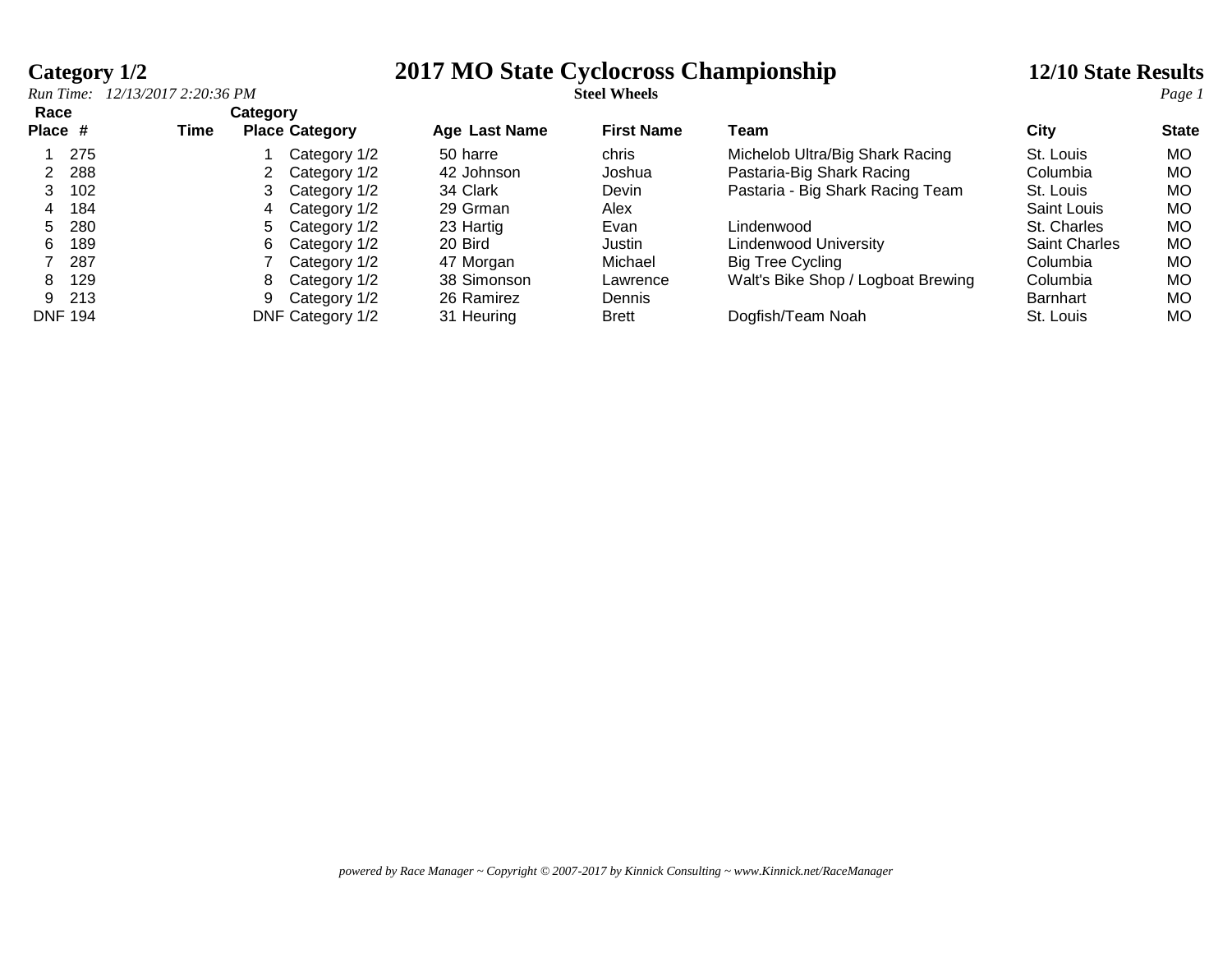### **Masters 35-39 2017 MO State Cyclocross Championship 12/10 State Results**

| Race    |       |      | Categorv              |                      |                   |                               |                    |              |
|---------|-------|------|-----------------------|----------------------|-------------------|-------------------------------|--------------------|--------------|
| Place # |       | Time | <b>Place Category</b> | <b>Age Last Name</b> | <b>First Name</b> | Team                          | City               | <b>State</b> |
|         | 120   |      | Masters 35-39         | 39 Thompson          | Rvan              | <b>SBC Cycling</b>            | Lees Summit        | MO.          |
|         | 1690  |      | Masters 35-39         | 36 Gatto             | Vince             | <b>Big Shark</b>              | University City    | МO           |
|         | 112   |      | Masters 35-39         | 38 Keane             | B.J.              | Pastaria - Big Shark Racing   | Defiance           | МO           |
| 4       | 1780  |      | Masters 35-39<br>4    | 38 Tangeman          | Zachary           | <b>Billy Goat Racing Team</b> | <b>Saint Louis</b> | МO           |
| 5.      | 18700 |      | Masters 35-39         | 36 Anderhalter       | Jon               | Extreme Electrical            | St. Charles        | MO           |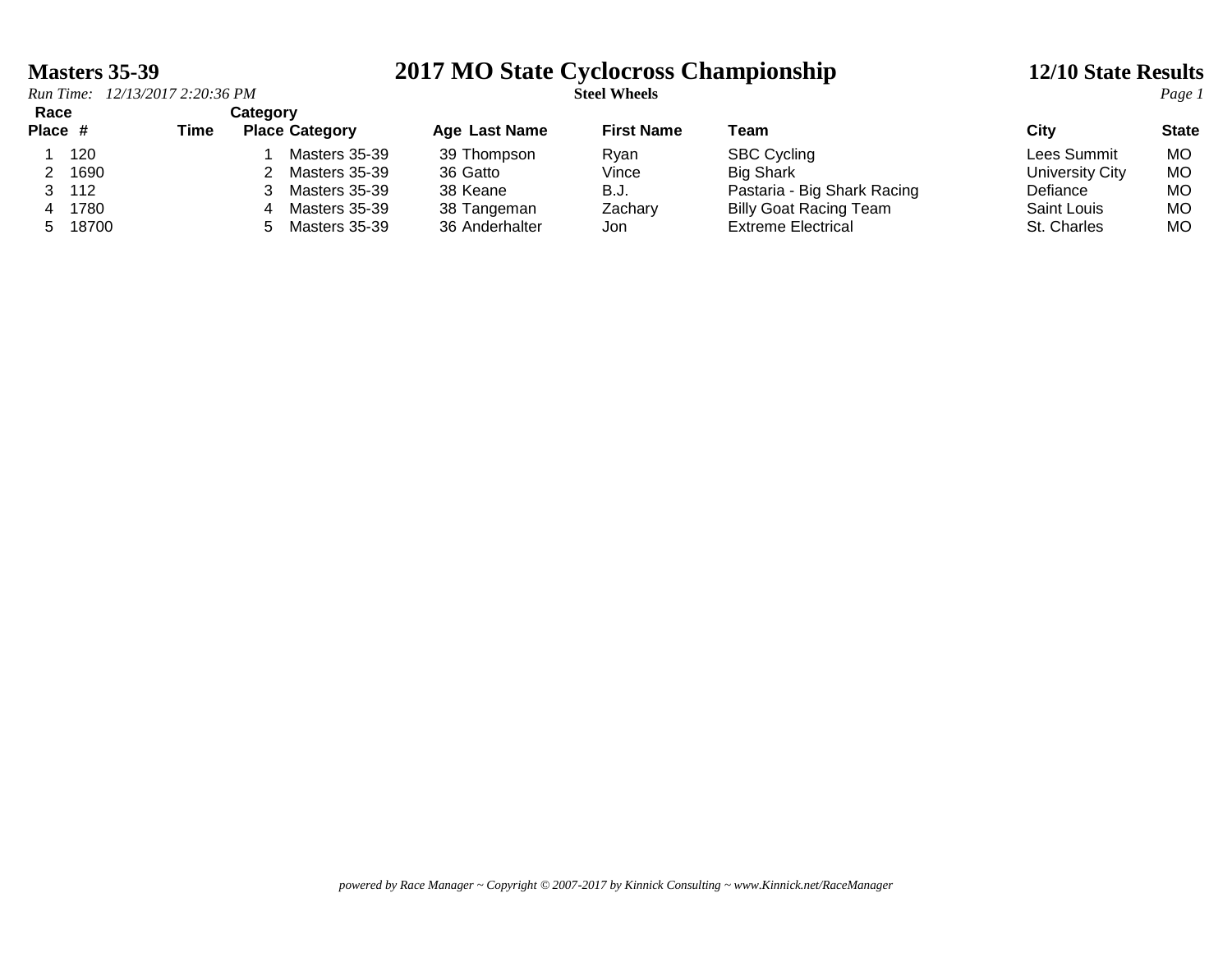### **Masters 40-44 2017 MO State Cyclocross Championship 12/10 State Results**

| Race    |      | Category |   |                       |                      |                   |                        |                         |              |
|---------|------|----------|---|-----------------------|----------------------|-------------------|------------------------|-------------------------|--------------|
| Place # |      | Time     |   | <b>Place Category</b> | <b>Age Last Name</b> | <b>First Name</b> | Team                   | City                    | <b>State</b> |
|         | 35   |          |   | Masters 40-44         | 42 Koscielski        | <b>Brian</b>      | Dogfish/Team Noah      | St Louis                | MO.          |
|         | 122  |          |   | Masters 40-44         | 41 Douglas           | Jason             | Horizon Cycling        | St. Joseph              | МO           |
| 3 93    |      |          |   | Masters 40-44         | 44 Rines             | John              | Pastaria/Big Shark     | Wildwood                | МO           |
| 4       | 3800 |          | 4 | Masters 40-44         | 40 Gulseth           | Luther            | Maplewood Bicycle RMHC | <b>Richmond Heights</b> | MO           |
| 5       | 444  |          |   | Masters 40-44         | 43 Shoemaker         | <b>Brian</b>      |                        | Saint Louis             | МO           |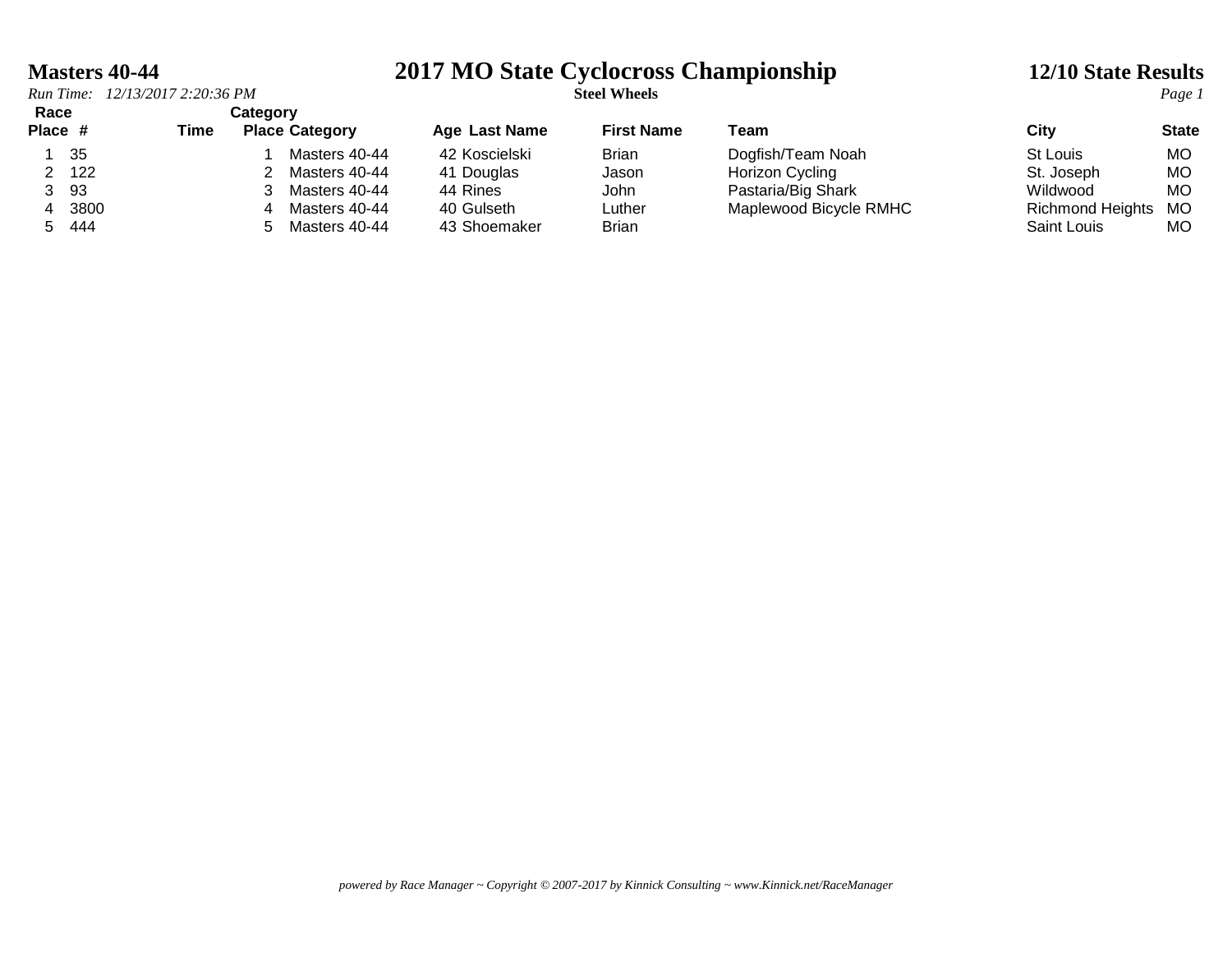### **Masters 45-49 2017 MO State Cyclocross Championship 12/10 State Results**

### *Run Time: 12/13/2017 2:20:36 PM* **Steel Wheels** *Page 1* **Race Category Place # Time Place Category Age Last Name First Name Team City State** 1 67 1 Masters 45-49 48 Bobelak Michael Ballwin MO 2 388 2 Masters 45-49 45 Cooper Craig St Louis MO 3 1373 3 Masters 45-49 47 Koscielski Dennis Saint Louis MO 4 118 4 Masters 45-49 49 kessler matt Saint Louis MO 5 163 5 Masters 45-49 46 Frisella Thomas Maplewood Bicycle St Louis MO 6 117 6 Masters 45-49 49 Chapman Greg Bicycle Shack Racing Lees Summit MO 7 65 7 Masters 45-49 46 Howser Eric KCOI Boulevard Lees Summit MO DNF 1 DNF Masters 45-49 47 Quindry Paul Gateway Cycling Club St. Louis MO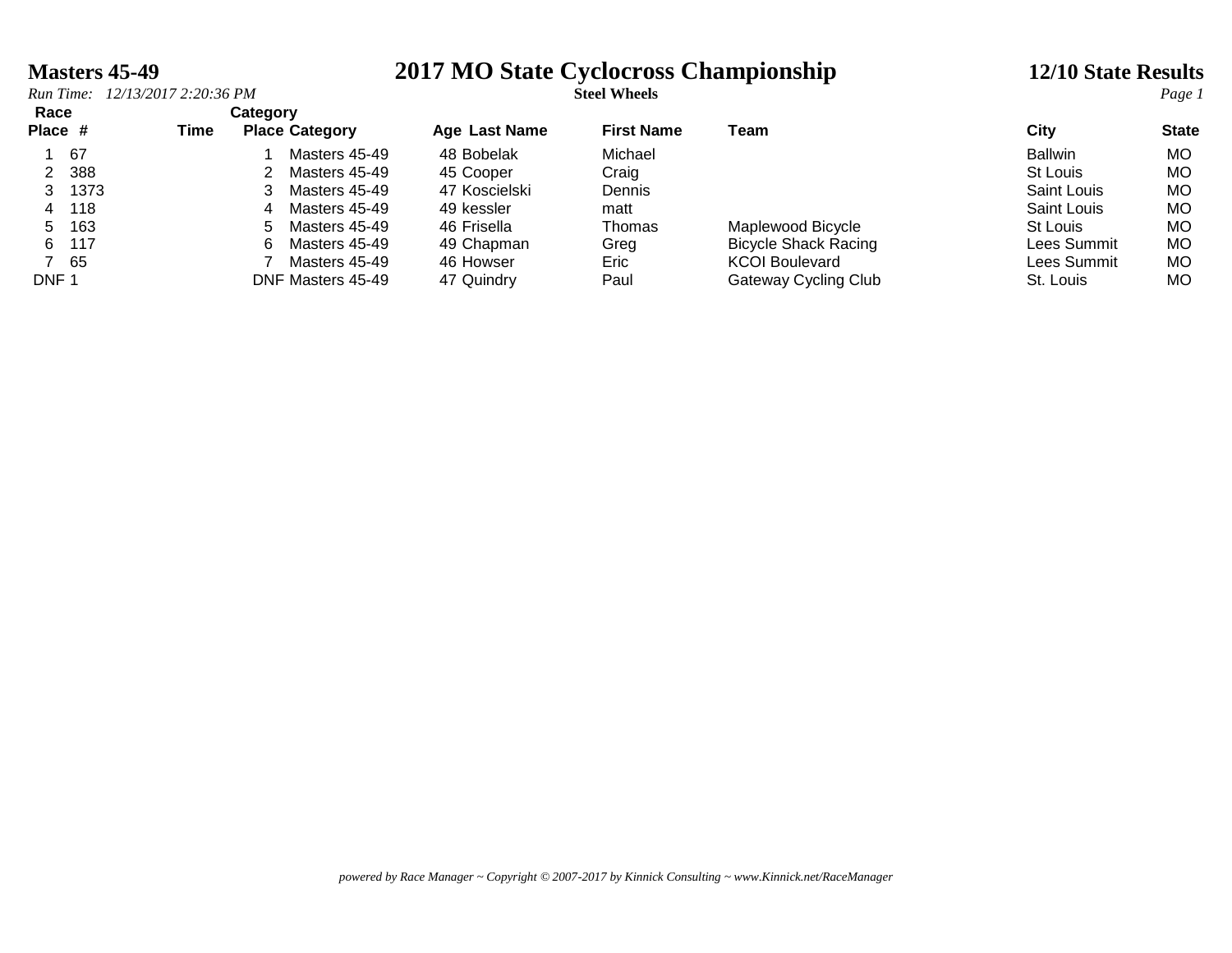|                 | Masters 50-54<br>Run Time: 12/13/2017 2:20:36 PM |  |      |                   |                                                                                                    | 2017 MO State Cyclocross Championship                                     | 12/10 State Results<br>Page 1                         |                                                                                                     |                                                                              |                                        |
|-----------------|--------------------------------------------------|--|------|-------------------|----------------------------------------------------------------------------------------------------|---------------------------------------------------------------------------|-------------------------------------------------------|-----------------------------------------------------------------------------------------------------|------------------------------------------------------------------------------|----------------------------------------|
| Race<br>Place # |                                                  |  | Time | Category          | <b>Place Category</b>                                                                              | Age Last Name                                                             | <b>First Name</b>                                     | Team                                                                                                | City                                                                         | <b>State</b>                           |
| 4               | 263<br>2 260<br>3 374<br>257<br>5 370<br>6 253   |  |      | 3<br>4<br>5.<br>6 | Masters 50-54<br>Masters 50-54<br>Masters 50-54<br>Masters 50-54<br>Masters 50-54<br>Masters 50-54 | 53 Young<br>51 Bugarin<br>52 Klages<br>52 Morris<br>53 Lewis<br>53 Dooley | Dan<br>Francisco Jose<br>James<br>Bill<br>Kent<br>Tim | Pastaria - Big Shark Racing Team<br>Momentum Racing<br>Pastaria - Big Shark Racing<br>Off The Front | Saint Louis<br>Hermann<br>Saint Louis<br><b>Ballwin</b><br>Trov<br>St. Louis | MO.<br>MO.<br>MO.<br>MO.<br>IL.<br>MO. |
|                 | 991                                              |  |      |                   | Masters 50-54                                                                                      | 55 Bean                                                                   | <b>Riders with No Results</b><br>Barry                | Cape Bicycle & Fitness                                                                              | Gideon                                                                       | MO.                                    |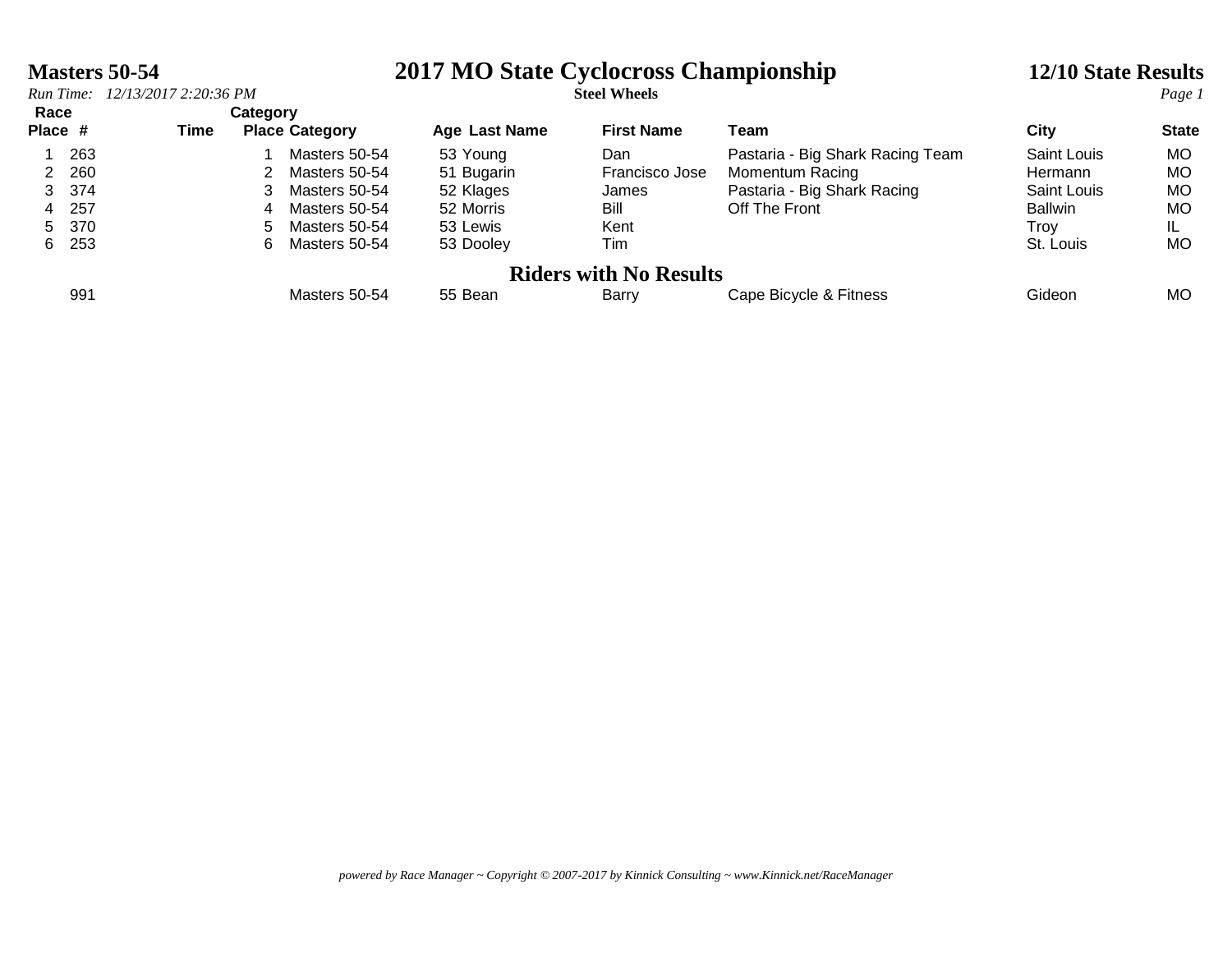### **Masters 55-59 2017 MO State Cyclocross Championship 12/10 State Results**

|                 | Run Time: 12/13/2017 2:20:36 PM |                                           |    |               | <b>Steel Wheels</b>  |                   |                                  |                      |              |  |
|-----------------|---------------------------------|-------------------------------------------|----|---------------|----------------------|-------------------|----------------------------------|----------------------|--------------|--|
| Race<br>Place # |                                 | Category<br><b>Place Category</b><br>Time |    |               | <b>Age Last Name</b> | <b>First Name</b> | Team                             | City                 | <b>State</b> |  |
|                 | 338                             |                                           |    | Masters 55-59 | 59 Braet             | Dana              | VeloForce                        | Saint Louis          | MO.          |  |
| 2               | 336                             |                                           |    | Masters 55-59 | 59 Schwantner        | James             | Pastaria - Big Shark Racing Team | Saint Louis          | MO.          |  |
|                 | 3 243                           |                                           |    | Masters 55-59 | 58 Bass              | <b>Rick</b>       | Momentum Racing                  | <b>Saint Charles</b> | MO.          |  |
|                 | 4 20                            |                                           |    | Masters 55-59 | 58 Faust             | Bernd             | Dogfish Racing Team              | Dardenne Prairie     | MO.          |  |
|                 | 5 78                            |                                           | 5. | Masters 55-59 | 58 Stika             | Mark              | Dogfish noah                     | St Louis             | MO.          |  |
|                 | 6 241                           |                                           | 6. | Masters 55-59 | 55 trapp             | robert            |                                  | Eureka               | MO.          |  |
|                 | 7 116                           |                                           |    | Masters 55-59 | 58 Corwin            | David             | <b>Bicycle Shack</b>             | <b>Blue Springs</b>  | MO.          |  |
|                 | 8 23                            |                                           | 8. | Masters 55-59 | 59 McCann            | Terry             |                                  | Manchester           | MO.          |  |
|                 | 9 6                             |                                           |    | Masters 55-59 | 57 Charles           | Tom               |                                  | Saint Louis          | MO.          |  |
|                 |                                 |                                           |    |               |                      |                   |                                  |                      |              |  |